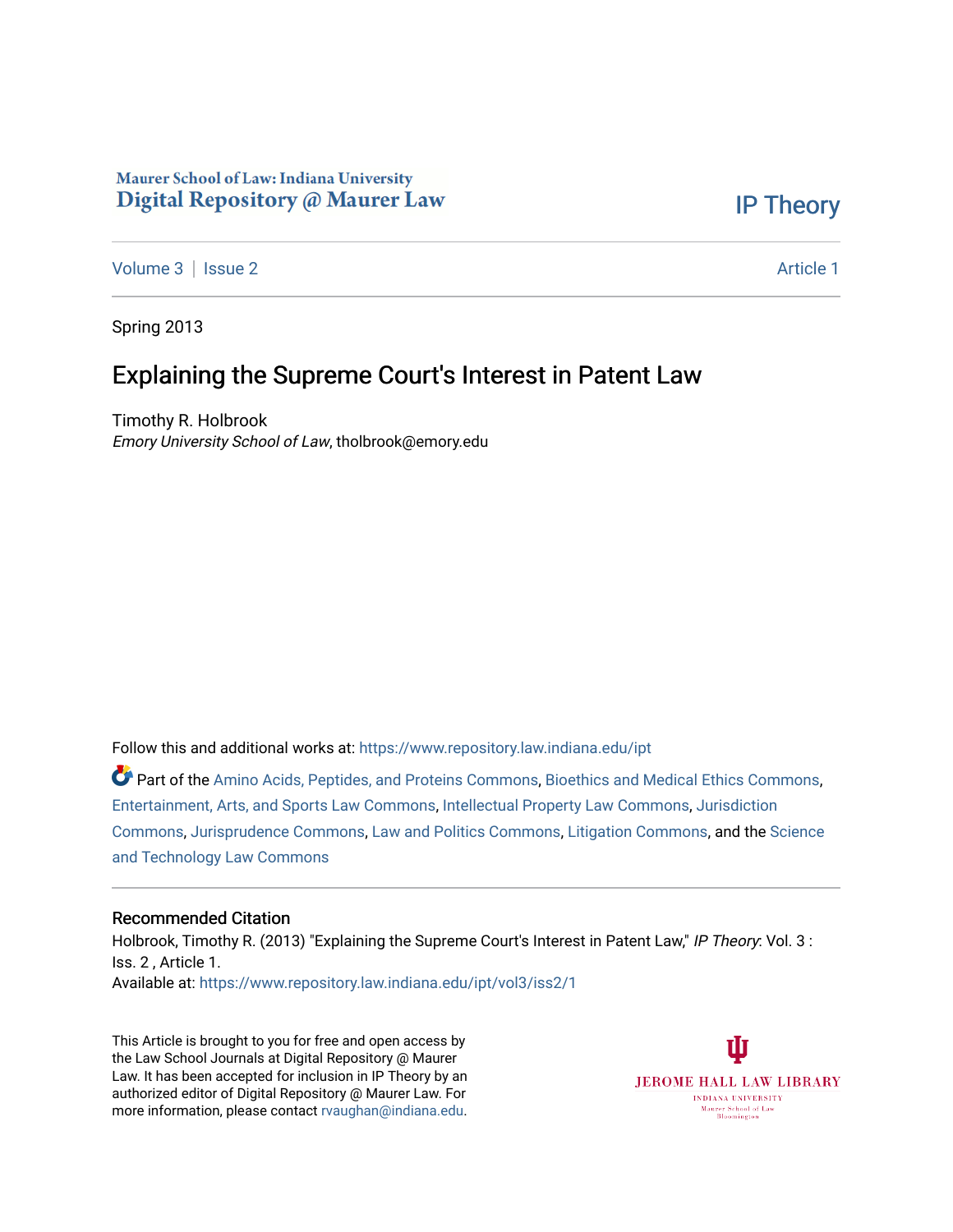

# Explaining the Supreme Court's Interest in Patent Law

Timothy R. Holbrook\*

#### **I. Introduction**

The United States Court of Appeals for the Federal Circuit is unique within the federal judiciary: it is the only United States circuit court of appeals whose jurisdiction is defined by subject matter and not geography. It is truly a national appellate court whose decisions impact the entire country. Although its jurisdiction is rather hodge-podge, including appeals from the United States Court of Federal Claims, various Boards of Contract Appeals, the Court of International Trade, the Court of Veterans Appeals, United States district courts in cases claiming non-tort monetary claims against the federal government, and the International Trade Commission,<sup>1</sup> the primary impetus for the Federal Circuit's creation was to bring national uniformity to the United States patent laws.<sup>2</sup> Congress created the court in 1982 by merging two pre-existing courts, the U.S. Court of Customs and Patent Appeals and the appellate division of the U.S. Court of Claims.3

By creating a single appellate court for patent law, Congress hoped to increase the value of patents and reduce forum shopping.4 The Federal Circuit's creation also had another consequence: reducing the need for the Supreme Court to intervene to eliminate splits in the various circuits regarding patent law. With each decision, the Federal Circuit creates law at the national level, a role previously reserved for the Supreme Court.

It was unsurprising, then, that the Supreme Court's involvement in patent law during the first approximately twenty years of the Federal Circuit's existence was fairly minimal.<sup>5</sup>

<sup>\*</sup> Associate Dean of Faculty and Professor of Law, Emory University School of Law.

<sup>1.</sup> *See generally* 28 U.S.C. § 1295 (West, Westlaw through September 16, 2012).

<sup>2.</sup> Christianson v. Colt Indus. Op. Corp,, 486 U.S. 800, 813 (1988) (noting court was created "'to reduce the widespread lack of uniformity and uncertainty.'" (quoting H.R. Rep. No, 97-312, p. 23 (1981)); *see also* Rochelle Cooper Dreyfuss, *The Federal Circuit: A Case Study in Specialized Courts*, 64 NYU L. Rev. 1, 3-4 (1989). 3. *Dreyfuss*, *supra* note 1, at 65.

<sup>4.</sup> Forum shopping at the district court level nevertheless appears to continue. Kimberly A. Moore, *Forum Shopping in Patent Cases: Does Geographic Choice Affect Innovation?*, 79 N.C. L. Rev. 889 (2001); Jeanne C. Fromer, *Patentography*, 85 NYU L. Rev. 1444 (2010).

<sup>5.</sup> *See* Timothy R. Holbrook, *The Supreme Court's Complicity in Federal Circuit Formalism*, 20 Santa Clara Computer & High. Tech. L.J. 1, 6 n.30 (2003) (cataloging the Supreme Court patent cases).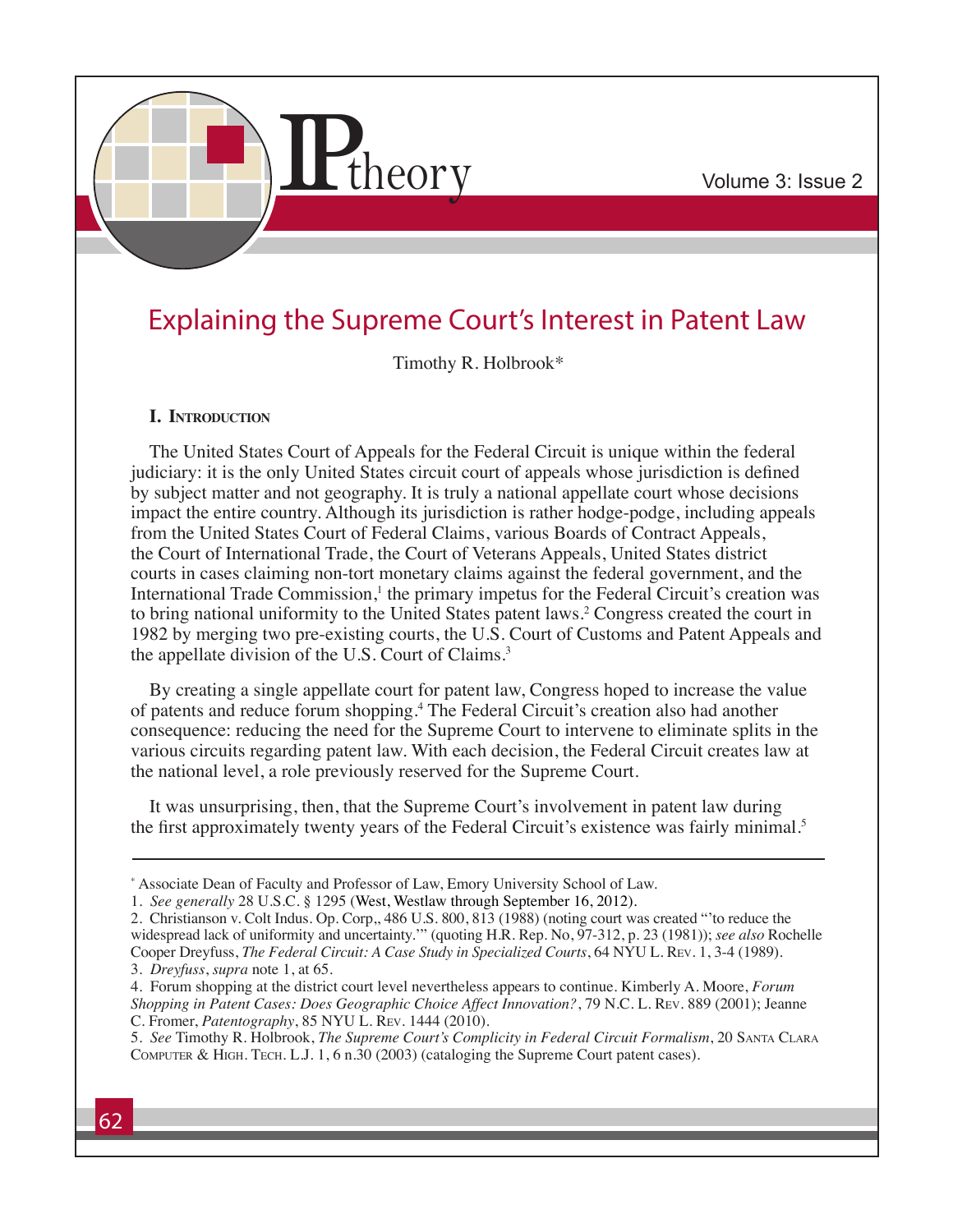Even in the cases the Court did take, the issue was often tangential to substantive patent law, involving instead constitutional or procedural issues.6 The Supreme Court, therefore, seemed to abdicate responsibility for developing patent law to the specialized Federal Circuit.<sup>7</sup> This state of affairs led Professor Mark Janis to author an article entitled *Patent Law in the Age of the Invisible Supreme Court*. 8

That characterization of the Supreme Court was to be short lived. Starting in around 2000, the Supreme Court became active, if not even hyperactive, in patent law. This activity is striking for a number of reasons. First, there would seem to be little need for the Supreme Court to intervene at this rate given the absence of inter-circuit splits. One of the primary reasons the Supreme Court agrees to hear a case is to resolve a disagreement among the circuit courts on a legal issue.<sup>9</sup> With a single appellate court deciding issues of patent law, no such splits will ever arise. Second, the hyperactivity in patent law is in sharp contrast to the relative Supreme Court inactivity in the fields of copyright and trademark, the other primary forms of federal intellectual property protection. Copyright and trademark appeals are still heard by the regional circuits, creating the potential for conflicts in the courts in this areas. Such splits, in fact, currently exist.<sup>10</sup> Copyright and trademark law also are important in an informationdriven economy. Nevertheless, the Supreme Court has rarely heard cases in these areas and, when they do, they tend to relate to constitutional issues and not core doctrine, in contrast to much of the Supreme Court's recent patent jurisprudence.<sup>11</sup> The below figure demonstrates the relative dearth of copyright and trademark cases since 2000, even affording a generous definition of what constitutes a copyright or trademark case.<sup>12</sup>

<sup>6.</sup> *Id.*

<sup>7.</sup> *Cf.* Warner-Jenkinson Co. v. Hilton Davis Chem. Co., 520 U.S. 17, 40 (1997), (leaving to "sound judgment" of Federal Circuit to develop law in this "area of its special expertise").

<sup>8.</sup> Mark D. Janis, *Patent Law in the Age of the Invisible Supreme Court*, 2001 U. ILL. L. Rev. 387.

<sup>9.</sup> Sup. Ct. R. 10(a) (2010) (noting basis for grant is when "a United States court of appeals has entered a decision in conflict with the decision of another United States court of appeals").

<sup>10.</sup> *See* Mark P. McKenna, *(Dys)Functionality*, 48 Hous. L. Rev. 823, 824 (2011) (noting disarray in courts over trademark functionality); Xuan-Thao Nguyen, *The* Other *Famous Marks Doctrine*, 17 Transnat'l L. & Contemp. Probs. 757, 758-66 (2008) (discussing circuit split over famous marks doctrine).

<sup>11.</sup> *See, e.g.*, Golan v. Holder, 132 S. Ct. 873 (2012) (constitutionality of copyright restoration); Eldred v. Ashcroft, 537 U.S. 186 (2003) (constitutionality of copyright term extension).

<sup>12.</sup> *See* Mac's Shell Serv., Inc. v. Shell Oil Prods. Co., 130 S. Ct. 1251 (2010) (interpreting the Petroleum Marketing Practices Act with respect to gasoline franchises).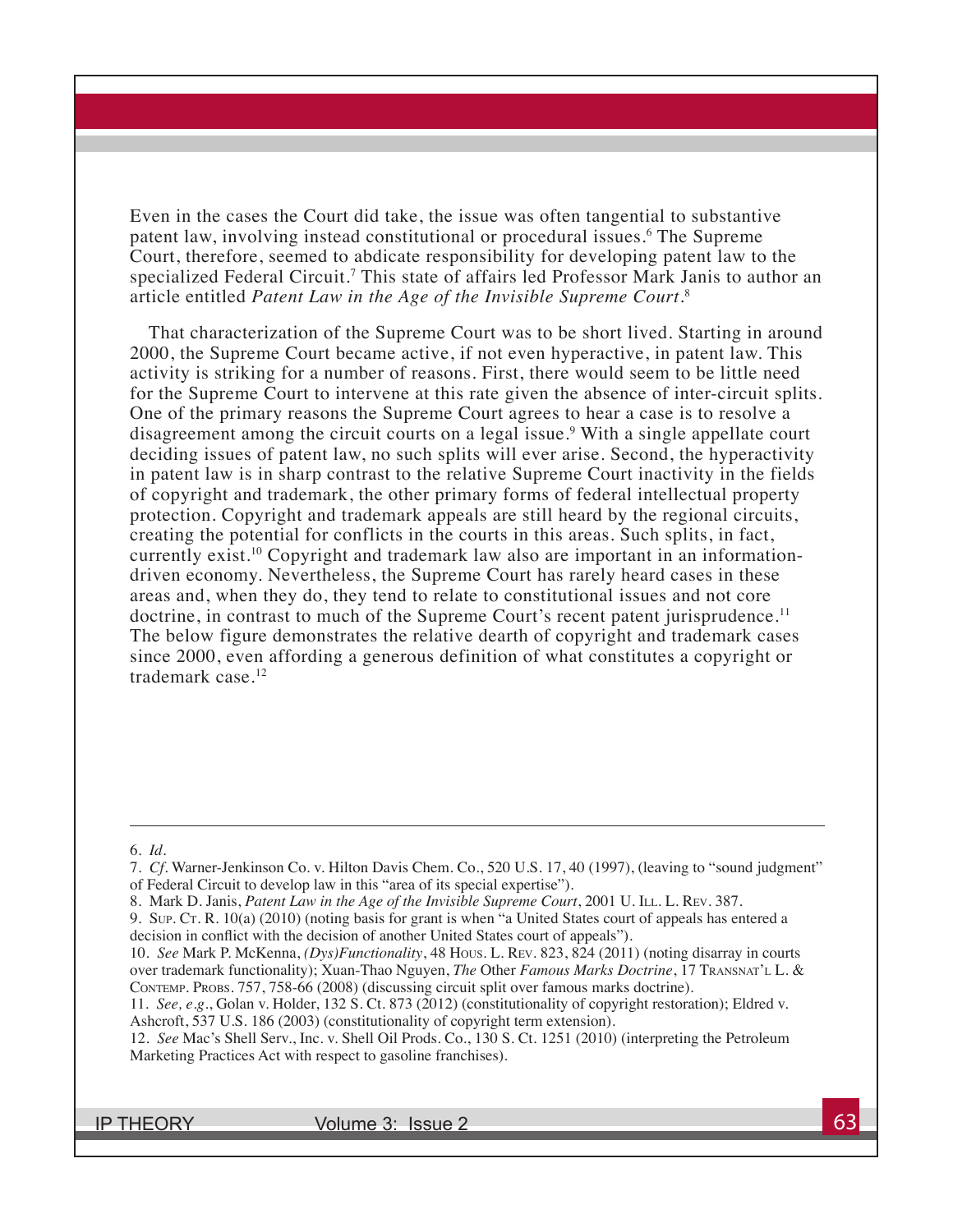

#### **TOTALS**

Patent: 24

Copyright: 7

Trademark: 7

Additionally, the Supreme Court's intervention is no longer on the periphery of patent law. The cases they have decided go right to the substance of patent law: the doctrine of equivalents and prosecution history estoppel,<sup>13</sup> subject matter eligibility,<sup>14</sup> induced infringement,<sup>15</sup> the statutory experimental use defense,<sup>16</sup> to name but a few.

These two dynamics inexorably lead to the following question: Why is the Supreme Court so interested in patent law (and not so interested in copyright and trademark)? This Paper explores a variety of explanations for the Supreme Court's recent intervention in patent law. In all likelihood, there is no singular motivation for the Supreme Court's activity, and it may very well be a combination of some or all of these factors. Nevertheless, exploring these potential rationales offers insight into the workings of the Supreme Court and could aid those seeking *certiorari* in framing their particular issue to garner the Court's attention.

#### **II. Potential Explanations for the Supreme Court's Foray into Patent Law**

The Supreme Court's intervention in patent law is striking, particularly given the existence of the Federal Circuit. Then again, patent law is nearly entirely federal law, and

14. *See generally* Assoc. for Molecular Pathology v. Myriad Genetics, 133 S.Ct. 694 (2012); Mayo v. Prometheus, 132 S. Ct. 1289 (2012); Bilski v. Kappos, 130 S. Ct. 3218 (2010).

<sup>13.</sup> *See generally* Festo Corp. v. Shoketsu Kinzoku Kogyo Kabushiki Co., 535 U.S. 722 (2002); Warner-Jenkinson Co. v. Hilton Davis Chemical Co., 520 U.S. 17 (1997).

<sup>15.</sup> *See generally* Global-Tech Appliances, Inc. v. SEB S.A., 131 S.Ct. 2060 (2011).

<sup>16.</sup> *See generally* Merck & Co. v. Kessler, 80 F.3d 1543 (Fed. Cir. 1996).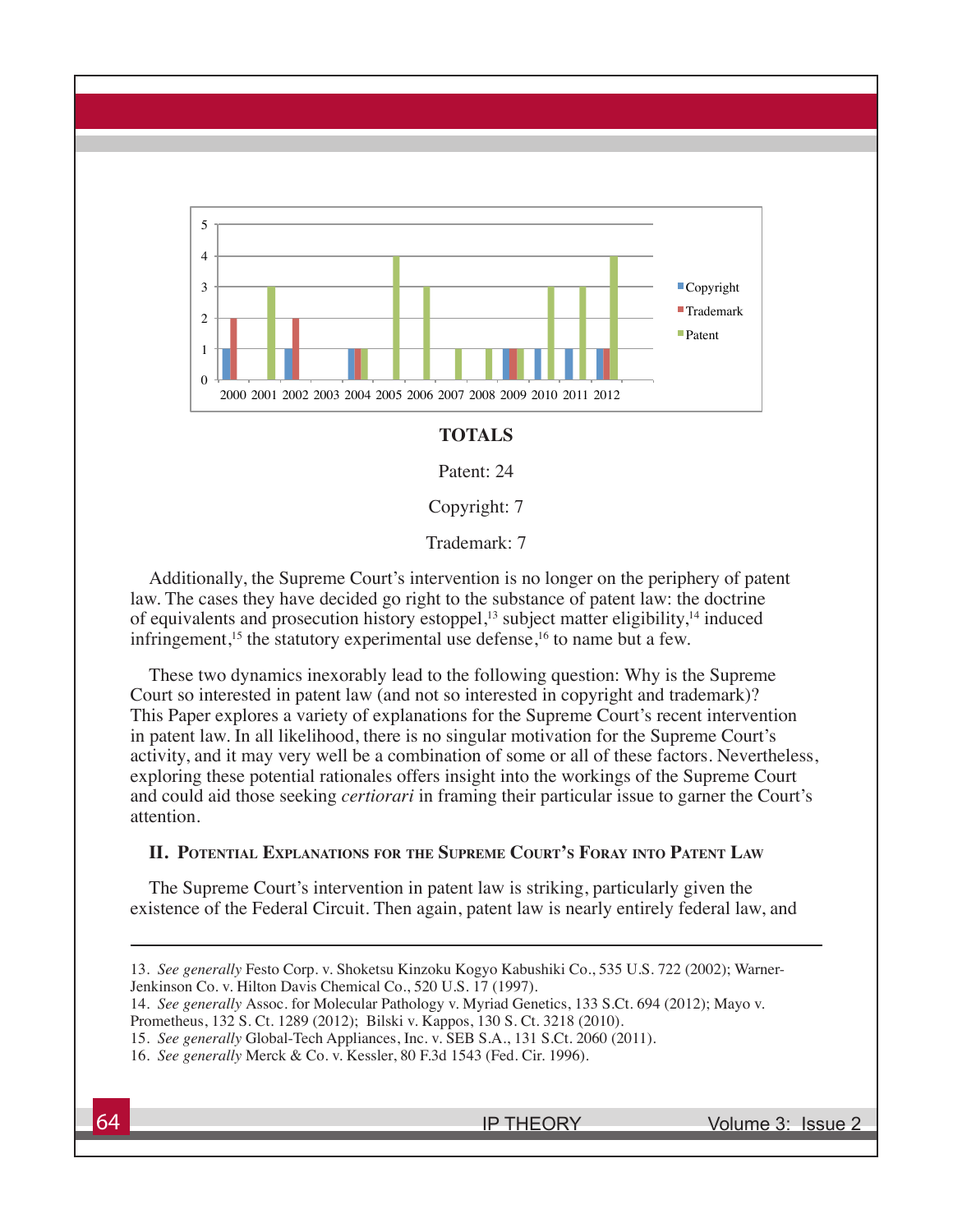in a technologically-driven economy, changes in the law can have a significant impact on the economic growth of the United States. Moreover, patent litigation is a form of complex litigation, and various issues of civil procedure that may arise in a patent case may have implications outside of patent law. The Patent and Trademark Office (PTO) is an administrative agency and, while somewhat unique in that it lacks substantive rulemaking authority, $17 \text{ many of the rules that govern judicial review of its activities are similar to }$ those of other agencies.18 Thus, some of the explanations regarding recent Supreme Court involvement in intellectual property could simply be the result of the Supreme Court's broader, general interests; in other words, there is nothing exceptional taking place. The extreme level of activity, in sharp contrast to the inactivity in trademark and copyright law, however, suggests that there is something unique about patent law and the Federal Circuit. This section explores possible explanations for the Supreme Court's recent activities into two categories: those that are not patent law/Federal Circuit specific and those that are.

#### *A. Rationales that Do Not Specifically Implicate Patent Law or the Federal Circuit*

#### 1. Traditional Supreme Court Issues

Even in the absence of circuit splits, there are certain issues that seem to garner considerable attention by the Supreme Court. The most obvious issues that the Supreme Court confronts are ones of constitutional law. Such issues have arisen in a variety of intellectual property cases.

For example, although it pre-dates the recent spate of activity, the Supreme Court's decision *Markman v. Westview Instruments* dealt with an issue of constitutional law: whether there is a right to a jury trial for claim construction under the Seventh Amendment.19 That there have been a progeny of cases, ample literature, and even a procedural device named in homage of the decision cannot undermine the fact that the issue was quite narrow. Arguably, the Supreme Court was motivated by constitutional issues in deciding to review *Warner-Jenkinson Co. v. Hilton Davis Chemical Co.*, which presented the issue of a right to a jury trial on the doctrine of equivalents; ultimately the Court decided not to reach the issue.20 The Supreme Court also addressed whether Congress had abrogated the sovereign immunity of states to allow suits for patent and trademark infringement, concluding that Congress had failed to do so.<sup>21</sup>

The Court has addressed other constitutional issues in intellectual property cases as well. For example, the Supreme Court addressed due process concerns in *Nelson v. Adams USA, Inc.*, 22 holding that the district court's application of Rule 15 of the Federal Rules of Civil

<sup>17.</sup> *Id.* at 1549-50.

<sup>18.</sup> *See, e.g.*, Dickinson v. Zurko, 527 U.S. 150 (1999).

<sup>19. 517</sup> U.S. 370 (1996).

<sup>20.</sup> Warner-Jenkinson Co., *supra* note 13 at 37-38.

<sup>21.</sup> Fla. Prepaid Postsecondary Educ. Expense Bd. v. College Sav. Bank, 527 U.S. 627 (1999) (patent);

College Sav. Bank v. Fla. Prepaid Postsecondary Educ. Expense Bd., 527 U.S. 666 (1999) (trademark).

<sup>22.</sup> Nelson v. Adams USA, Inc*.*, 529 U.S. 460 (2000).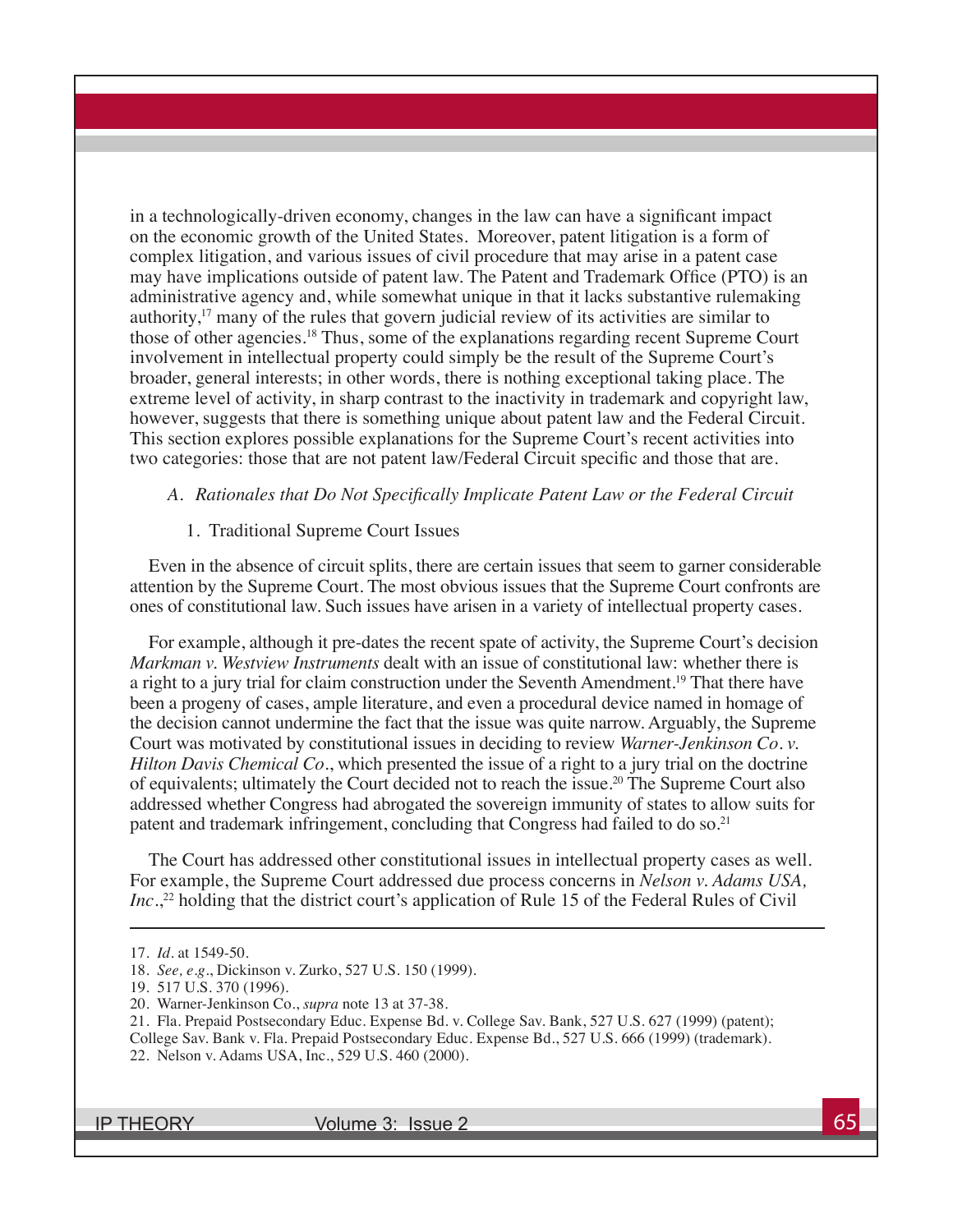Procedure violated due process. The case arose in the context of a patent infringement suit, though liability was actually against the patentee: the district court awarded costs and fees to the accused infringer in light of the patent holder's inequitable conduct. The accused infringer, however, feared that it would not be able to collect the award. The district court permitted the party to amend the pleading, but then simultaneously amended the *judgment*, rendering the added party immediately liable. The Court held such proceedings "did not comply with Rule 15" nor "did they comport with due process."23

The Court has also had occasion to opine on the limits (or lack thereof) of the Patent and Copyright Clause of the Constitution.<sup>24</sup> In the copyright context, the Supreme Court has reviewed the constitutionality of copyright term extensions and restoration of copyrights that had fallen into the public domain, finding both constitutional under the Copyright Clause and First Amendment.25 Future challenges based on the Patent and Copyright Clause likely could reach the Supreme Court as a result, such as the current challenge to the change to the "first-inventor-to-file" regime of the America Invents Act.<sup>26</sup>

Constitutional law issues are not the only ones that routinely populate the Supreme Court's docket. Administrative law is another area in which the Court often intercedes, even in the absence of a circuit split. The U.S. Court of Appeals for the District of Columbia often acts as the semi-specialized "administrative law" court in a manner somewhat analogous (although not as intentional) as the Federal Circuit is to patent law.27 Nevertheless, the Supreme Court has often interceded in this area.

Cast in this light, other recent decisions by the Supreme Court may actually relate to the Court's demonstrated interest in regulating the relationship between the courts and agencies. The Court's involvement in defining the relationship between the USPTO and courts is well within its wheelhouse. Thus, the Court's decision to review *Dickinson v. Zurko*, holding that the Administrative Procedure Act's standard of review controls the Federal Circuit's review of factual determinations by the USPTO,<sup>28</sup> may not be terribly shocking when viewed from this perspective. Similarly, the Court's recent decision in *Hyatt v. Kappos* involved the relationship between the USPTO and the district courts when a party seeks review of the rejection of its patent application in the Eastern District of Virginia, rather than by a direct appeal to the Federal Circuit.29 The Court's decision in *Microsoft Corp. v. i4i Ltd. Partnership* can be understood

<sup>23.</sup> *Id.* at 466.

<sup>24.</sup> U.S. Const. art. I, § 8, cl. 8.

<sup>25.</sup> Eldred v. Ashcroft, 537 U.S. 186 (2003) (copyright term extension constitutional); Golan v. Holder, 132 S. Ct. 873 (2012) (copyright restoration constitutional).

<sup>26.</sup> MadStad Eng'g, Inc. v. U.S. Patent & Trademark Office, No. 8:12-CV-01589-SDM-MAP (M.D. Fla. filed July 18, 2012).

<sup>27.</sup> *See generally* John M. Golden, *The Federal Circuit and the D.C. Circuit: Comparative Trials of Two Semi-Specialized Courts*, 78 Geo. Wash. L. Rev. 553, 554-55 (2010).

<sup>28. 527</sup> U.S. 150, 152 (1999).

<sup>29. 132</sup> S. Ct. 1690 (2012). Such review was previously sought in the D.C. District Court.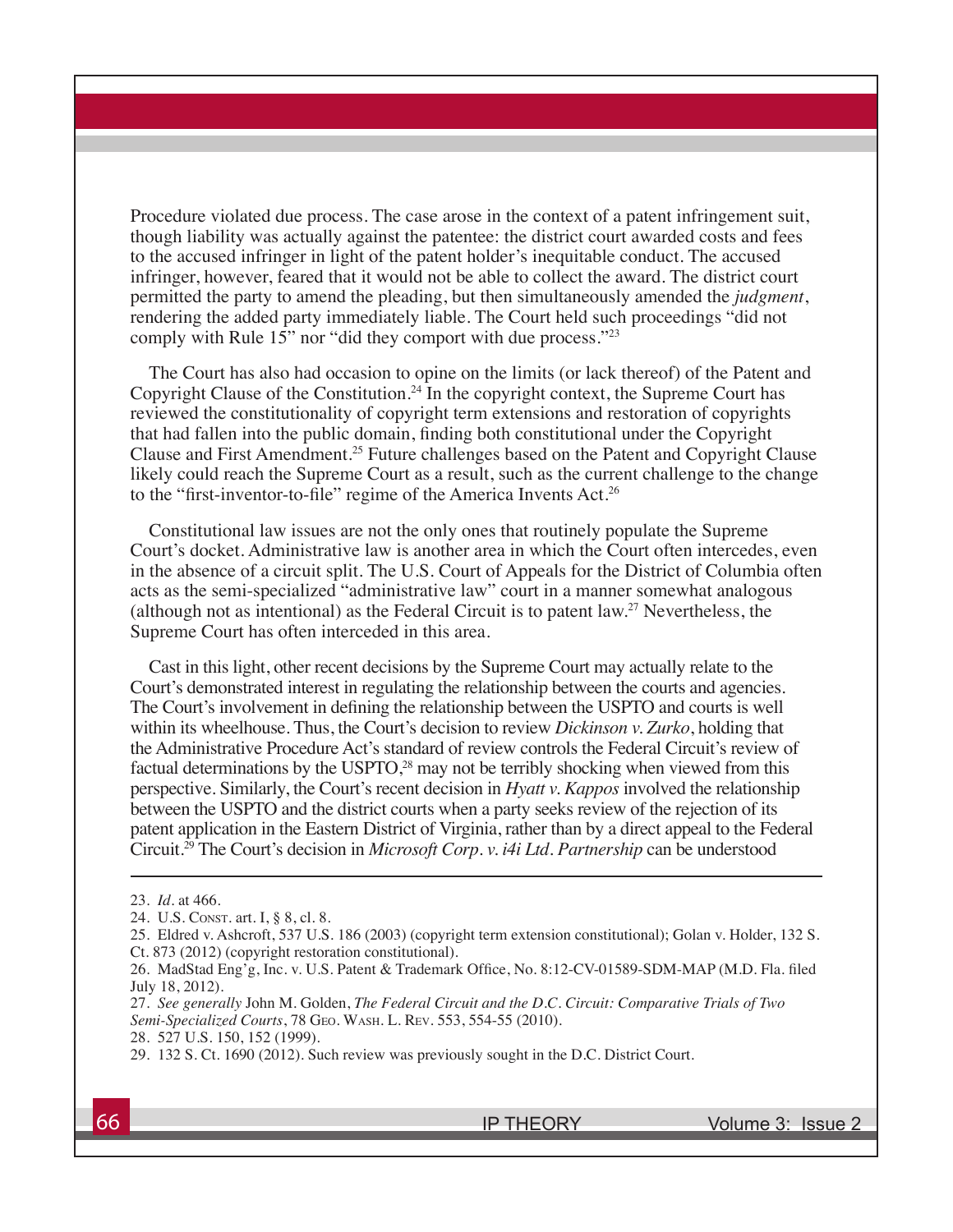from this perspective: the decision—upholding the clear and convincing evidence standard for challenging a patent claim's validity in litigation—could be rationalized as the Court assuring that the USPTO was afforded appropriate deference by the courts.<sup>30</sup> The concern with administrative agencies may also offer some explanation for the Supreme Court's intervention in seemingly complex area of litigation pursuant to 35 U.S.C.  $\S 271(e)$ , involving the interaction between the courts and another important administrative agency, the Food and Drug Administration.<sup>31</sup>

The Supreme Court historically has taken cases involving federal jurisdiction and issues involving civil procedure. In this area, the Supreme Court may want to act to establish nationally uniform rules.<sup>32</sup> As such, while some of these decisions are in patent cases, they more appropriately are viewed as jurisdictional or procedural cases. In *Carlsbad Technology, Inc. v. HIF Bio, Inc.*<sup>33</sup> the district court, after dismissing the federal cause of action, declined to exercise supplemental jurisdiction and remanded the case to state court.<sup>34</sup> The Federal Circuit held that it was precluded from reviewing the remand order because the remand was based on a lack of subject matter jurisdiction. The Supreme Court disagreed, holding that such a remand order is not a remand based on lack of subject matter jurisdiction, answering a question left open by earlier Supreme Court precedent.<sup>35</sup> Clearly, this jurisdictional dispute had little to do with patent law, but it did establish a uniform, national rule for appellate jurisdiction in the context of such remand orders.

Similarly, in *Unitherm Food Systems, Inc. v. Swift-Echrick, Inc.*, the Supreme Court established the national rule for whether a party could seek a new trial on appeal based on the insufficiency of the evidence if she failed to move for a new trial or judgment as a matter of law post-verdict.<sup>36</sup> That the case was a patent case is incidental to the issue; indeed, the Federal Circuit applied regional circuit law in its decision.<sup>37</sup> The Court held that the competitor's failure to move for new trial or judgment as a matter of law after the jury returned a verdict precluded it from moving for new trial based on insufficient evidence on appeal, abrogating the Tenth Circuit's decision in *Cummings v. General Motors Corp.*38 In the trademark context, a similar

33. Carlsbad Tech., Inc. v. HIF Bio, Inc., 556 U.S. 635 (2009).

<sup>30.</sup> *See* Microsoft Corp. v. i4i Ltd. P'ship, 131 S. Ct. 2238 (2011).

<sup>31.</sup> *See, e.g.*, Caraco Pharm. Labs., Ltd. v. Novo Nordisk A/S, 132 S. Ct. 1670 (2011); Merck KGaA v. Integra Lifesciences I, Ltd., 545 U.S. 193 (2005); Eli Lilly & Co. v. Medtronic, Inc., 496 U.S. 661 (1990). 32. *See, e.g.*, Bell Atlantic Corp. v. Twombly, 550 U.S. 544 (2007) (establishing pleading standards under Rule 8 of Federal Rules of Civil Procedure); Ashcroft v. Iqbal, 556 U.S. 662 (2009) (confirming that *Twombly* was not limited to antitrust context and applies in all civil actions); Celotex Corp. v. Catrett, 477 U.S. 317 (1986) (setting summary judgment standard); Anderson v. Liberty Lobby, Inc., 477 U.S. 242 (1986) (same).

<sup>34.</sup> *Id.* at 636-37.

<sup>35.</sup> *Id.* at 637 ("This Court has not yet decided whether a district court's order remanding a case to state court after declining to exercise supplemental jurisdiction is a remand for lack of subject-matter jurisdiction for which appellate review is barred by  $\S$ § 1447(c) and (d).").

<sup>36.</sup> Unitherm Food Sys., Inc. v. Swift-Echrick, Inc., 546 U.S. 394 (2006).

<sup>37.</sup> *Id.* at 398-99 (noting that the Federal Circuit applied Tenth Circuit law).

<sup>38. 365</sup> F.3d 944 (10th Cir. 2004).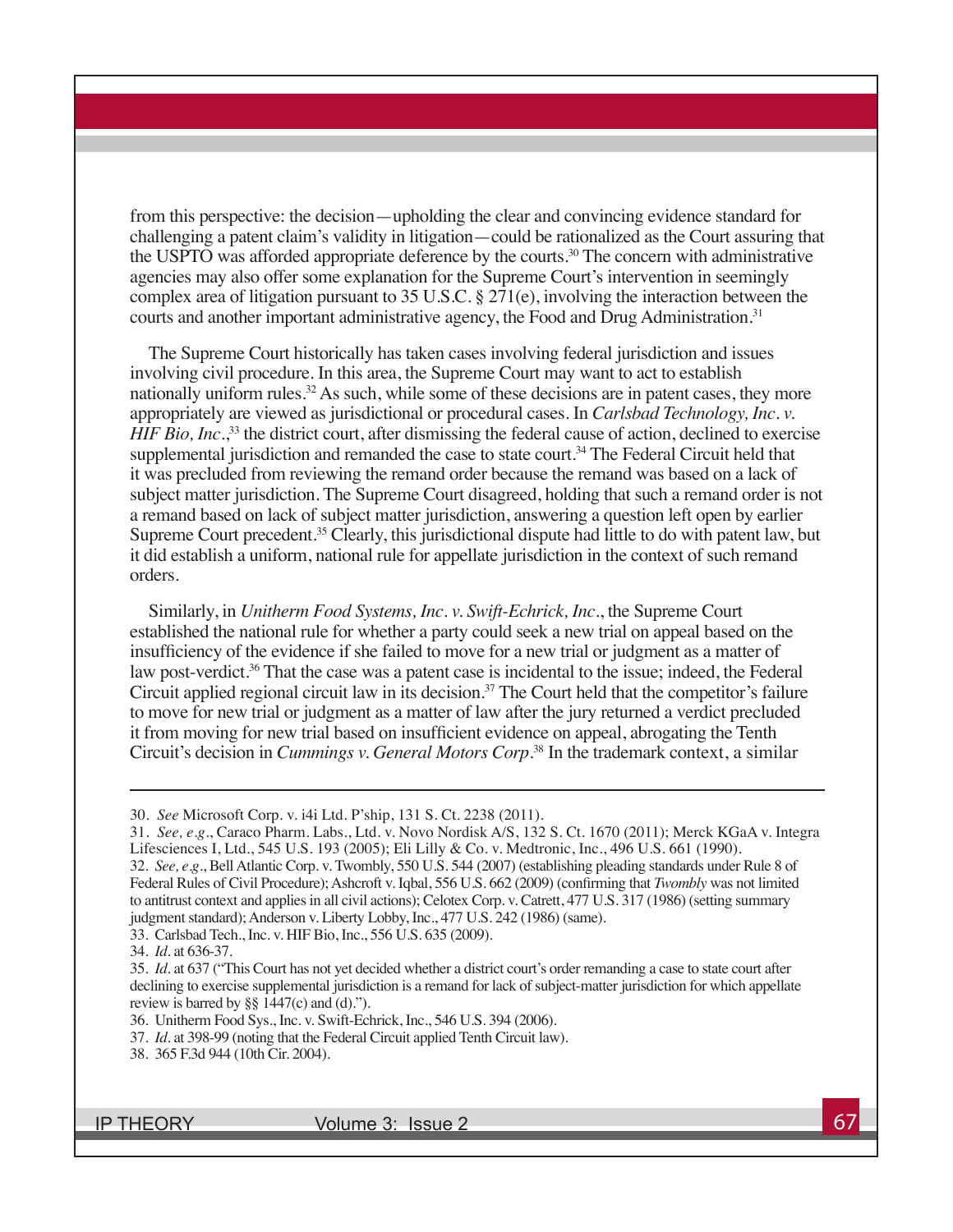dynamic is seen in *Cooper Industries, Inc. v. Leatherman Tool Group, Inc.*, where the Supreme Court established that the standard of review for a constitutional challenge on punitive damages was *de novo*. 39 The trademark context was merely incidental to the central, procedural issue. Finally, the Supreme Court has been active in policing the jurisdiction of district courts, and thus necessarily the appellate jurisdiction of the Federal Circuit, over cases "arising under" the patent laws of the United States.<sup>40</sup>

A final area where Supreme Court activity could be expected, regardless of the nature of the case, is when the Court decides to change its precedent. Only the Supreme Court has the power to change its precedent, though lower courts may try to navigate around it. In this context, the lower court may actually invite Supreme Court review to change precedent that no longer seems to be appropriate. This dynamic is present in the Supreme Court's decision in *Illinois Tool Works Inc. v. Independent Ink, Inc.*, where the Court abrogated its prior law that had established a presumption of market power if one of the tied items was covered by a patent.<sup>41</sup> The Federal Circuit panel, bound by the Court's earlier precedent, sent a strong signal to the Supreme Court to take the case to change the law given that the rationale underlying the presumption had been discredited over the years.42

In sum, for some of the cases, the Supreme Court's involvement can be explained through the issues presented, which are ones that typically garner the Court's attention even outside of the intellectual property context.

2. Resolving Inter- and Intra-Circuit Splits

One of the most common reasons that the Supreme Court agrees to hear a case is to resolve a conflict between two circuit courts on an issue.<sup>43</sup> Circuit splits are still highly relevant in trademark and copyright cases; because appeals in those cases still go to the

43. *See* Sup. CT. R. 10(a) (noting consideration for review is when "a United States court of appeals has entered a decision in conflict with the decision of another United States court of appeals on the same important matter").

<sup>39. 532</sup> U.S. 424, 443 (2001) (in unfair competition case, concluding that constitutionality of punitive damages award is reviewed de novo).

<sup>40.</sup> *See* Holmes Grp., Inc. v. Vornado Air Circulation Sys., Inc., 535 U.S. 826 (2002), *superseded by statute*, Leahy-Smith America Invents Act, Pub. L. No. 112-29, § 19(b), 125 Stat. 284, 331-32 (2011) (amending 28 U.S.C. § 2295(a) (1) to afford Federal Circuit jurisdiction when compulsory counterclaim arises under the patent law); Christianson v. Colt Indus. Operating Corp., 486 U.S. 800 (1988); Cardinal Chem. Co. v. Morton Int'l, Inc., 508 U.S. 83 (1993) (rejecting Federal Circuit practice of vacating as moot invalidity judgments when finding non-infringement). The Court has assessed whether and to what extent the Federal Circuit and federal courts should have jurisdiction to hear statebased malpractice claims that arise in the context of patent law. *See* Gunn v. Minton, 133 S. Ct. 1059 (2013). 41. Ill. Tool Works Inc. v. Indep. Ink, Inc., 547 U.S. 28, 31 (2006).

<sup>42.</sup> *See* Indep. Ink, Inc. v. Ill. Tool Works, Inc., 396 F.3d 1342, 1351 (Fed. Cir. 2005) ("The fundamental error in all of defendants' arguments is that they ignore the fact that it is the duty of a court of appeals to follow the precedents of the Supreme Court until the Court itself chooses to expressly overrule them."), *vacated and remanded*, *Ill. Tool Works*, 547 U.S. 28.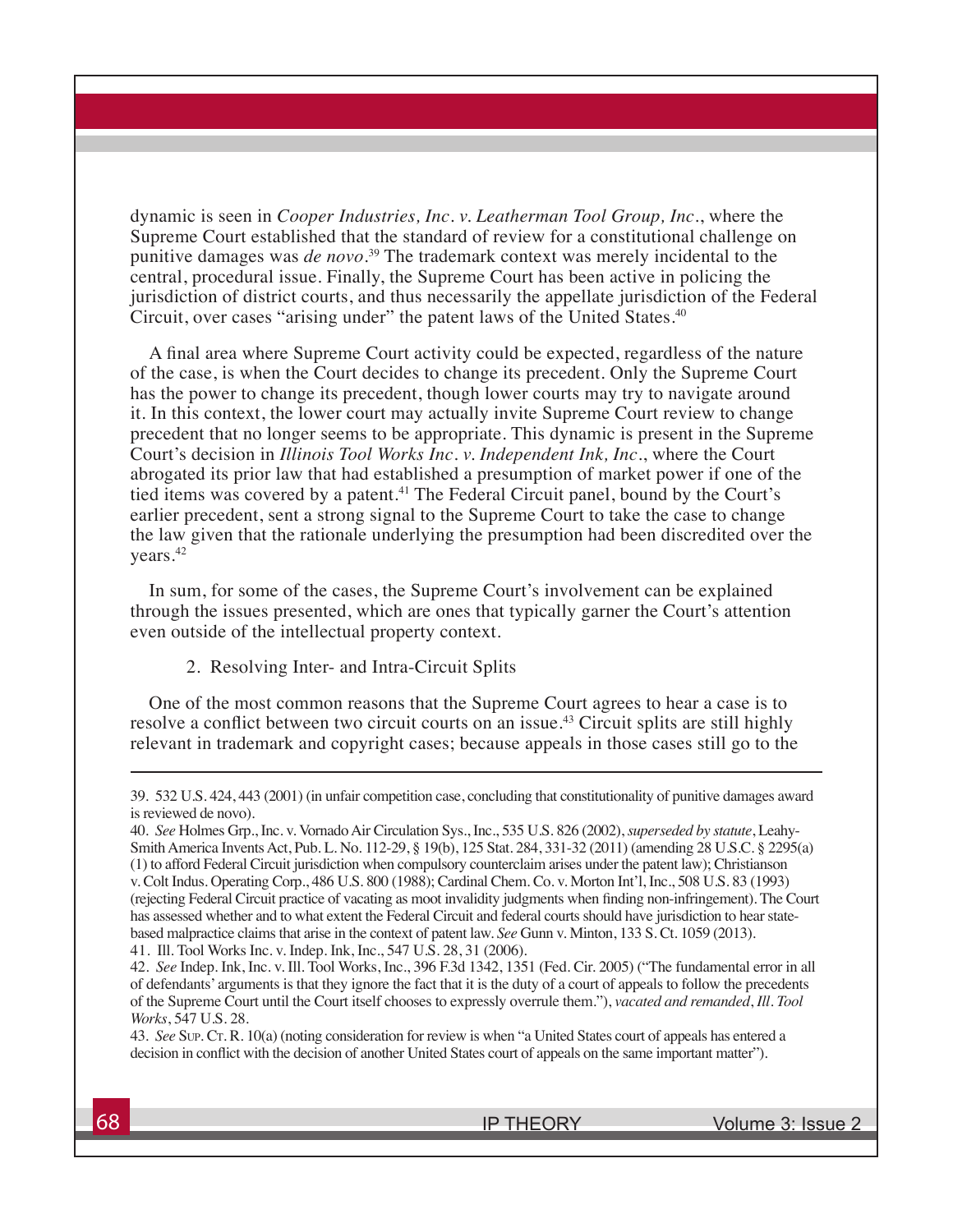regional circuits, differences among the courts can and do arise.<sup>44</sup> Patent-related cases, however, can also involve circuit splits, such as the pending case involving the antitrust implications for reverse payment settlements in ANDA litigations.<sup>45</sup> Conceivably, there could be splits in authority between state courts and the Federal Circuit as it relates to ownership of patents or, as the Supreme Court case has addressed, the jurisdiction of state courts over malpractice claims rooted in attorney conduct in patent cases.<sup>46</sup>

For the vast majority of patent cases, however, there will not be circuit splits because of the Federal Circuit.47 Nevertheless, *intra*-circuit splits may develop at the Federal Circuit, where the court is fractured closely on an issue.<sup>48</sup> Often such intra-circuit disagreements are resolved en banc, which can send a signal to the Supreme Court that its intervention would be advisable. En banc decisions command considerable attention and usually generate well-reasoned dissents and concurrences that can highlight the division within the court to the Supreme Court to better inform its decision to take the case, in a manner analogous to an inter-circuit split.<sup>49</sup> Indeed, many recent Supreme Court cases were decided en banc while at the Federal Circuit, usually with sharp disagreement among the judges.<sup>50</sup> On occasion, even dissents or concurrences in panel decisions may be able to send a message to the Supreme Court. It seems that Judge

48. *See, e.g.*, Retractable Techs., Inc. v. Becton, Dickinson & Co., 659 F.3d 1369, 1373 (Fed. Cir. 2011) (Moore, J., dissenting from denial of petition for rehearing en banc) (noting "intra-circuit split on the claim construction process").

49. *See* John F. Duffy, *The* Festo *Decision and the Return of the Supreme Court to the Bar of Patents*, 2002 Sup. Ct. Rev. 273, 284 ("The extended treatment by the Federal Circuit [in *Festo*] signaled to the Supreme Court the importance of the issue and provided a rich discussion of the competing interests at stake that increased the Justices' ability to comprehend and review the case.").

50. *See, e.g.*, Hyatt v. Kappos, 625 F.3d 1320 (Fed. Cir. 2010) (en banc) (6-1-2), *aff'd and remanded*, 132 S. Ct. 1690 (2012); *In re Bilski*, 545 F.3d 943 (Fed. Cir. 2008) (en banc) (9-3), *aff'd*, Bilski v. Kappos, 130 S. Ct. 3218 (2010); Festo Corp. v. Shoketsu Kinzoku Kogyo Kabushiki Co., 234 F.3d 558 (Fed. Cir. 2000) (en banc) (8-4), *vacated and remanded*, 535 U.S. 722 (2002); Hilton Davis Chem. Co. v. Warner-Jenkinson Co., 62 F.3d 1512 (Fed. Cir. 1995) (en banc) (7-5), *rev'd and remanded*, 520 U.S. 17 (1997); *Markman v. Westview Instr., Inc.*, 52 F.3d 967 (Fed. Cir. 1995) (en banc) (8-3, per concurrences by Judges Mayer and Rader), *aff'd*, 517 U.S. 370 (1996). *In re Zurko* is the rare case where the Federal Circuit's en banc judgment was unanimous; the Supreme Court nevertheless reversed. *See* In re Zurko, 142 F.3d 1447 (Fed. Cir. 1998) (en banc) (12-0), *rev'd*, Dickinson v. Zurko, 527 U.S. 150 (1999).

<sup>44.</sup> *See, e.g.*, TrafFix Devices, Inc. v. Mktg. Displays, Inc. 532 U.S. 23, 28 (2001) ("To resolve the conflict [among the courts of appeal], we granted certiorari.").

<sup>45.</sup> Fed. Trade Comm'n v. Watson Pharm., Inc., 677 F.3d 1298 (11th Cir. 2012), *cert. granted*, 133 S. Ct. 787 (2012).

<sup>46.</sup> Gunn v. Minton, 133 S. Ct. 1059 (2013).

<sup>47.</sup> The Supreme Court, nevertheless, has used splits between Federal Circuit law and earlier regional circuit law to in part justify agreeing to review a case. *See, e.g.*, Pfaff v. Wells Elecs., Inc., 525 U.S. 55, 60 (1998) ("Because other courts have held or assumed that an invention cannot be 'on sale' within the meaning of  $\S$  102(b) unless and until it has been reduced to practice, ... and because the text of  $\S$ 102(b) makes no reference to 'substantial completion' of an invention, we granted certiorari." (citations omitted)).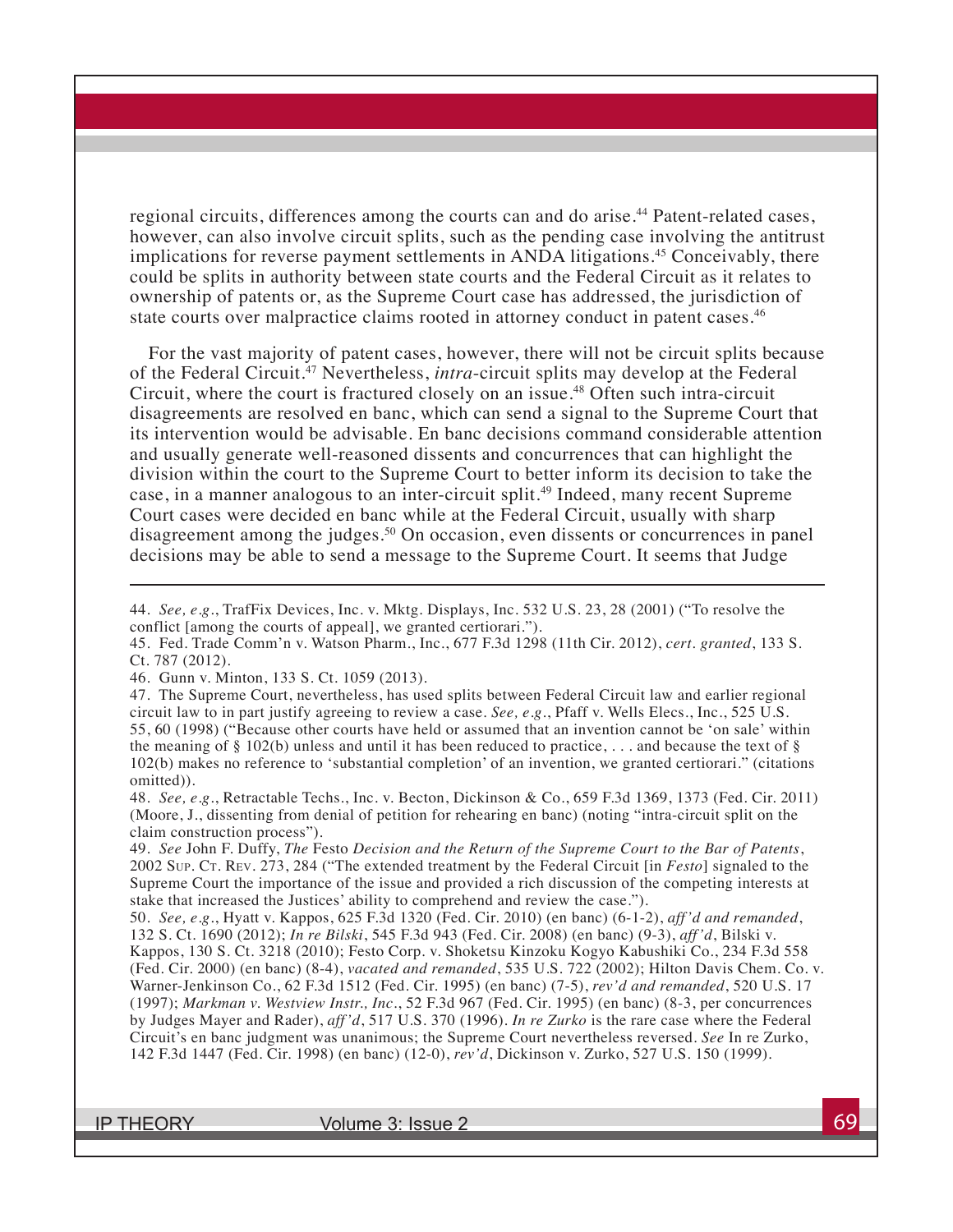O'Malley's concerns over the Federal Circuit's assertion of jurisdiction over state malpractice claims likely signaled the Supreme Court to intervene.<sup>51</sup>

#### 3. The Overlap and Interplay of IP Regimes

A final explanation for some of the Supreme Court's activity may be its apparent general interest in policing the overlap of various IP regimes and in exploring their interrelationships. For example, in *TrafFix Devices, Inc. v. Marketing Displays, Inc.*, the Supreme Court's exploration of functionality doctrine represented an effort to police the line between trademark and patent law and, in particular, the impact of the expiration of a patent.<sup>52</sup> Similarly, in *Dastar Corp. v. Twentieth Century Fox Film Corp.*, the Supreme Court arguably was policing the line between trademark and copyright law, limiting the ability of the trademark owner to protect a work that has fallen into the public domain.<sup>53</sup> In both cases, one party was attempting to use trademark law as an end run around the pro-public domain aspects of both patent and copyright law, and the Supreme Court rejected those efforts. In contrast, the Court permitted the use of utility patents for innovations potentially protectable under Plant Patent Act and Plant Variety Protection Act,<sup>54</sup> concluding there is no problem in providing overlapping rights for these innovations.

Aside from policing the intersections of various IP regimes, the Supreme Court apparently likes to use the doctrines in the regimes to inform the other, particularly in the context of patent and copyright law, given their "historic kinship."55 At times, this synergy can be subtle, such as when the Court considered the standard for permanent injunctions56 or in comparing the constitutional limits of the Patent and Copyright

<sup>51.</sup> *See Landmark Screens, LLC v. Morgan, Lewis &, Bockius, LLP, 676 F.3d 1354* (Fed. Cir. 2012) (O'Malley, J., concurring); *Byrne v. Wood, Herron & Evans, LLP*, 676 F.3d 1024 (Fed. Cir. 2012) (O'Malley, J., dissenting from denial of rehearing en banc); *USPPS, Ltd. v. Avery Dennison Corp.*, 676 F.3d 1341 (Fed. Cir. 2012) (O'Malley, J., concurring). The Supreme Court has addressed this issue in *Gunn v. Minton*. *See* Gunn v. Minton, 133 S. Ct. 1059 (2013).

<sup>52. 532</sup> U.S. 23 (2001). 53. 539 U.S. 23 (2003).

<sup>54.</sup> J.E.M. Ag Supply, Inc. v. Pioneer Hi-Bred Int'l, Inc., 534 U.S. 124, 145 (2001) ("[W]e hold that newly developed plant breeds fall within the terms of § 101, and that neither the PPA nor the PVPA limits the scope of § 101's coverage.").

<sup>55.</sup> Sony Corp. of Am. v. Universal City Studios, Inc., 464 U.S. 417, 439 (1984) ("The closest analogy is provided by the patent law cases to which it is appropriate to refer because of the historic kinship between patent law and copyright law."). Some of this can also be seen between trademark and patent law, given the more prevalent validity issues in those cases. *See, e.g.*, Already, LLC v. Nike, Inc., 133 S. Ct. 721 (2013) (comparing patent and trademark validity concerns in context of covenants not to sue). *But see Sony Corp.*, 464 U.S. at 439 n.19 ("We have consistently rejected the proposition that a similar kinship exists between copyright law and trademark law, and in the process of doing so have recognized the basic similarities between copyrights and patents."). 56. eBay Inc. v. MercExchange, L.L.C., 547 U.S. 388, 392-93 (2006) (comparing injunctions in copyright cases to patent cases).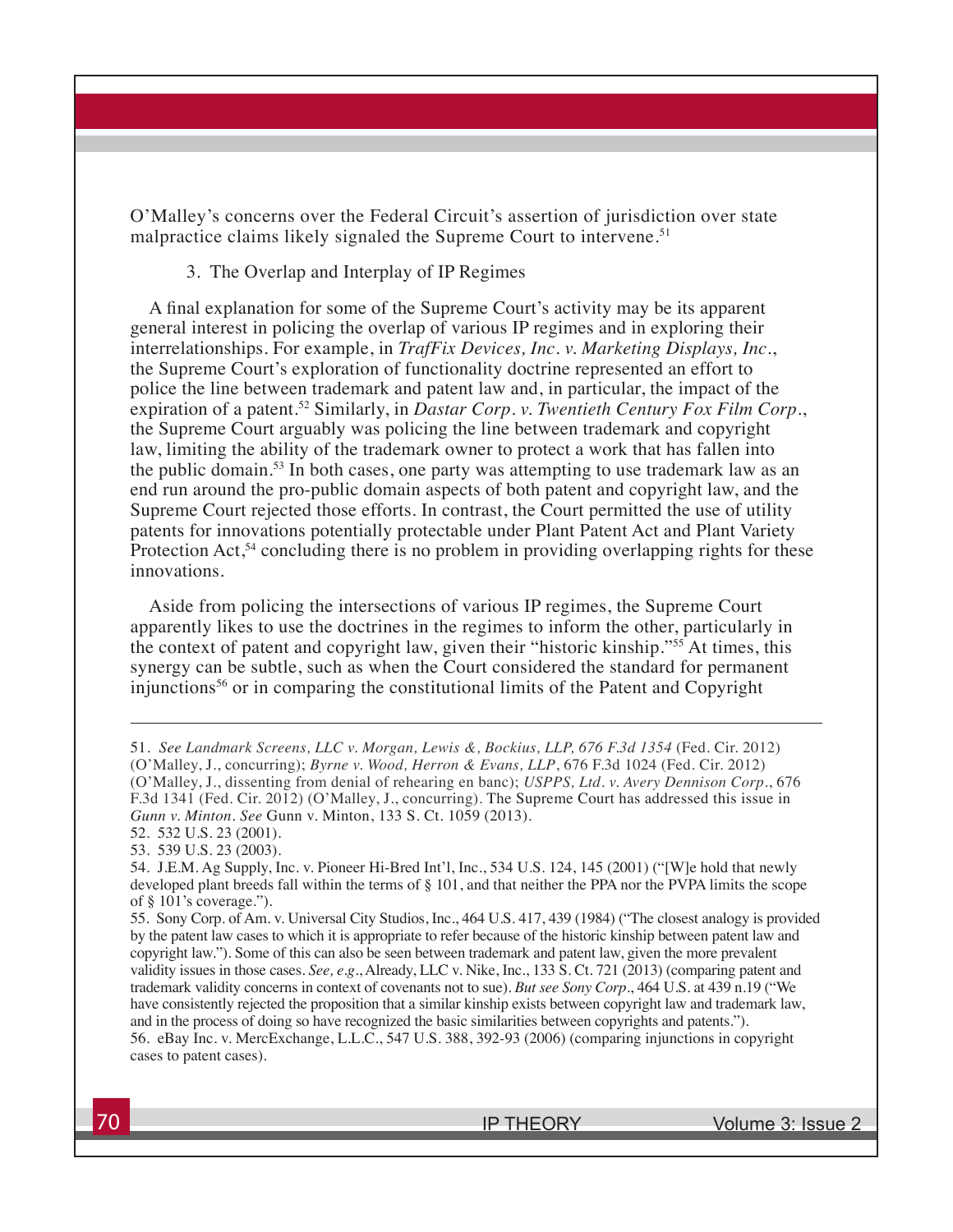Clause.57 Other times, the Court is quite transparent in relying on one intellectual regime to inform and influence the other. For example, in both *Sony Corp. of America v. Universal City Studios, Inc.* and *Metro-Goldwyn-Mayer Studios Inc. v. Grokster, Ltd.*, the Supreme Court expressly incorporated the patent law doctrines of contributory infringement<sup>58</sup> and active inducement of infringement,<sup>59</sup> respectively, into copyright law. Relatedly, in *Global-Tech Appliances, Inc. v. SEB S.A.*, the Court drew on its reasoning in *Grokster* to explore the contours of patent law's active inducement.<sup>60</sup> Finally, *Bowman v. Monsanto*<sup>61</sup> could be post-script to the Court's decision in *Quanta Computer Inc., v. LG Electronics, Inc., which dealt with patent exhaustion.*<sup>62</sup>

#### *B. Patent or Federal Circuit-Specific Reasons for Supreme Court Activity*

The above explanations for the Supreme Court's activity in patent law were not specific to the Federal Circuit or to patent law. Ultimately, they are unsatisfying because they fail to explain the Court's relative lack of interest in copyright and trademark law. There seems to be a particular interest by the Court in patent law or, perhaps, in the Federal Circuit as an institution. The following section explores a number of Federal Circuit- and patent-specific explanations for the Supreme Court's continued engagement with patent law.

#### 1. Bringing Patent Law Back into the Mainstream

With the creation of the Federal Circuit, patent law became somewhat siloed from other areas of the law. Although the Federal Circuit was created with broader jurisdiction to avoid potential jurisprudential isolation—a noted concern with specialized courts—patent law has nevertheless developed somewhat in isolation from other areas of the law. Rarely do, or at least did, the Federal Circuit's patent decisions draw on other areas of the court's jurisprudence, or even other areas of the law. The concern with such isolation is that biases could develop.

The Supreme Court appears to be aware of this risk and is acting to bring patent law back into the legal tapestry, rejecting any form of patent exceptionalism. For example, in *eBay Inc. v. MercExchange, L.L.C.*, the Court made clear that the availability of injunctive relief in patent cases is to be assessed just as it is in other cases, without any unique or patent-specific rules.<sup>63</sup> Similarly, in *MedImmune, Inc. v. Genentech, Inc.*, the Supreme Court

63. 547 U.S. 388, 391-93 (2006).

<sup>57.</sup> *See, e.g.*, Golan v. Holder, 132 S. Ct. 873, 886-87 (2012) (drawing on "[a]nalogous patent statutes"); Eldred v. Ashcroft, 537 U.S. 186, 201 (2003) ("Because the Clause empowering Congress to confer copyrights also authorizes patents, congressional practice with respect to patents informs our inquiry. We count it significant that early Congresses extended the duration of numerous individual patents as well as copyrights.").

<sup>58.</sup> *Sony Corp.*, 464 U.S. at 434-42 (incorporating contributory infringement).

<sup>59.</sup> Metro-Goldwyn-Mayer Studios Inc. v. Grokster, Ltd., 545 U.S. 913, 934-37 (2005) (incorporating active inducement of infringement).

<sup>60. 131</sup> S. Ct. 2060, 2066-67 (2011).

<sup>61.</sup> Monsanto Co. v. Bowman, 657 F.3d 1341 (Fed. Cir. 2011), *cert. granted* Bowman v. Monsanto Co., 133 S.Cr. 420 (2012).

<sup>62. 553</sup> U.S. 617 (2008).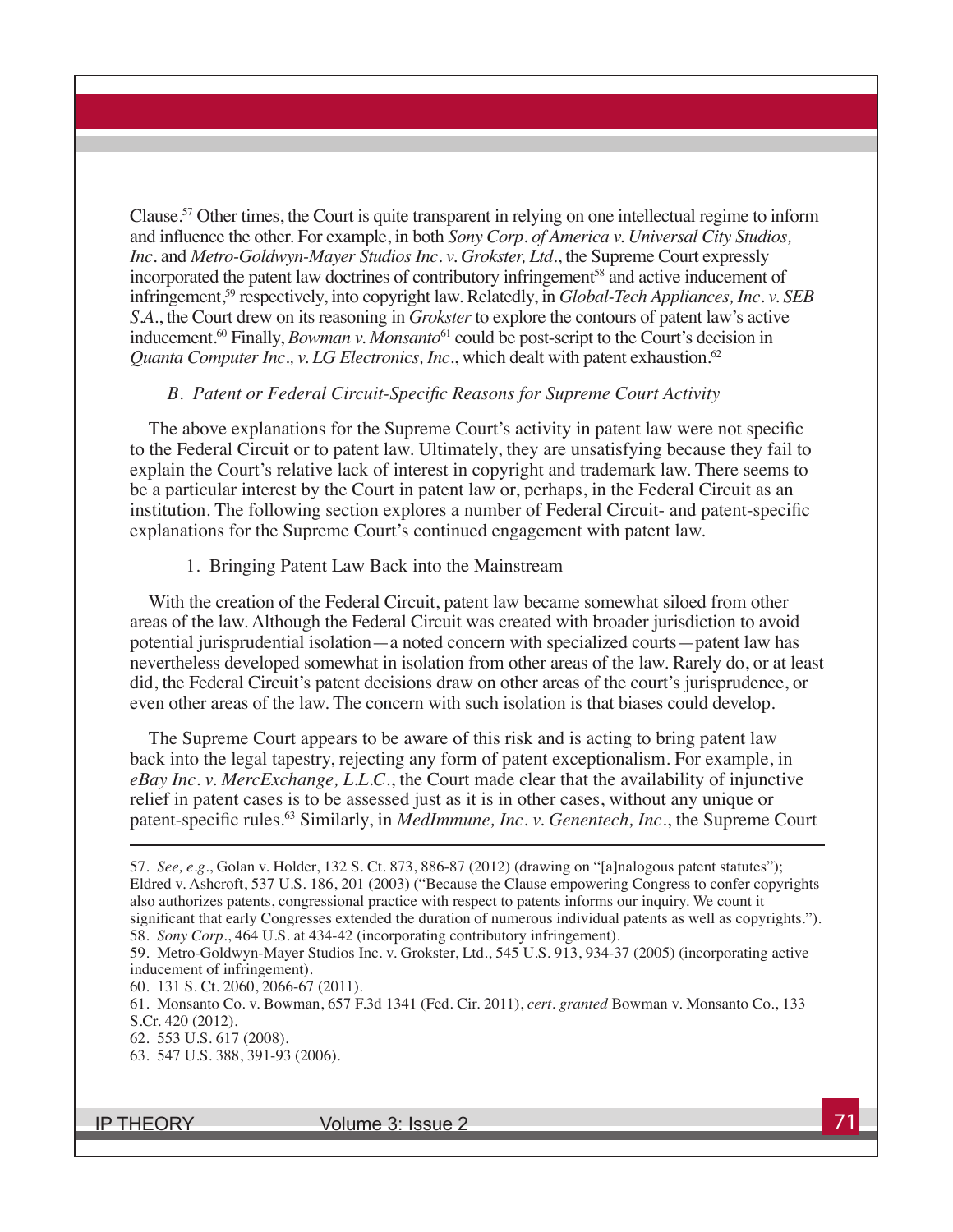relied on its broader declaratory judgment jurisprudence to reject the Federal Circuit's patent-specific standard.64 In *Global-Tech*, the Supreme Court drew from criminal law to inform the requirement for knowledge for inducing infringement,<sup>65</sup> a step that would be relatively more difficult for the Federal Circuit to take because it lacks any criminal law jurisdiction. Finally, the Court's decision in *Microsoft Corp. v. AT & T Corp.*, comports with the Court's general interest in limiting the extraterritorial scope of patent law and with providing the presumption against extraterritoriality more teeth.<sup>66</sup> One can see perhaps the culmination of this ratcheting up of the presumption in *Morrison v. National Australia Bank Ltd.*, 67 where the Court fell just short of adopting a clear statement rule for when Congress intends to allow U.S. law to apply extraterritorially.<sup>68</sup>

In all of these cases, the Supreme Court used non-patent law in ways that were significant to the case. The Court either rejected the Federal Circuit's patent-specific rules or drew on non-patent doctrine to analyze the patent issues before it. In this fashion, the Supreme Court sought to draw patent law back into the legal landscape and to mitigate any bias that may develop in the insular development of patent law.

2. Correcting the Federal Circuit's Misinterpretations of the Supreme Court's Decisions

A cursory survey of the cases taken from the Federal Circuit by the Supreme Court reveals another interesting, potentially explanatory dynamic: the Supreme Court reviews cases in a "bookend" approach to counter the Federal Circuit's interpretation of a recent Supreme Court decision. Such a dynamic is particularly visible when the Court reviews an issue in patent law multiple times in a short period of time after a considerably longer time of inactivity. For example, the Supreme Court reviewed *Festo Corp. v. Shoketsu Kinzoku Kogyo Kabushiki Co.* after the Federal Circuit had misapplied its earlier decision in *Warner-Jenkinson*. <sup>69</sup> *Warner-Jenkinson* was the Supreme Court's first elaboration on the doctrine of equivalents since *Graver Tank & Manufacturing Co. v. Linde Air Products* in 1950,<sup>70</sup> yet only five years passed between *Warner-Jenkinson* and *Festo*. Such relatively close consideration of the doctrine, after nearly 50 years of silence, is a bit surprising. The Supreme Court clearly saw a significant need to intercede to correct the Federal Circuit's interpretation of its decision in *Warner-Jenkinson*.

- 68. For a discussion of the potential implications of *Morrison* for patent law, see Timothy R. Holbrook, *Should Foreign Patent Law Matter?*, 34 Campbell L. Rev. 581, 601-07 (2012). 69. 535 U.S. 722, 739-41 (2002).
- 70. 339 U.S. 605 (1950).

<sup>64. 549</sup> U.S. 118, 128-134 (2007).

<sup>65. 131</sup> S. Ct. at 2068-69.

<sup>66. 550</sup> U.S. 437 (2007).

<sup>67. 130</sup> S. Ct. 2869 (2010).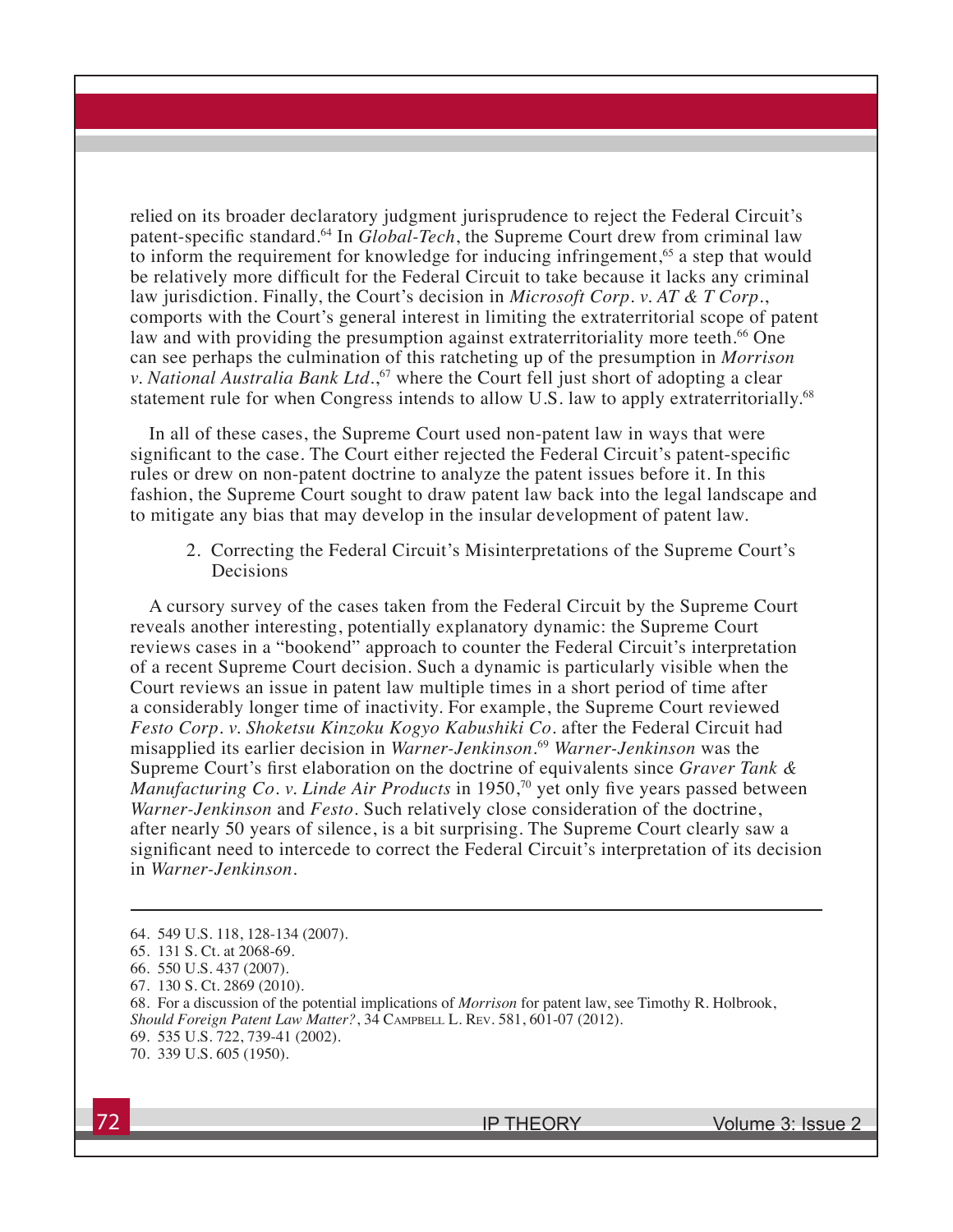The same dynamic can be seen in the recent string of subject matter eligibility cases. Although the Supreme Court considered patentable subject matter in *J.E.M.*, its first true, rigorous assessment of the scope of 35 U.S.C. § 101 since *Chakrabarty*71 and *Diehr*<sup>72</sup> arose in the context of *Bilski v. Kappos*. 73 While agreeing that the claimed method of hedging was not proper subject matter, the Supreme Court rejected the Federal Circuit's "machine-ortransformation" test.74 A mere two years later in *Mayo Collaborative Services v. Prometheus Laboratories, Inc.*, the Supreme Court again assessed patentable subject matter, this time in the life sciences context, and rejected a claim directed toward optimizing the efficacy of a drug while avoiding side-effects.75 And now, only a year later, the Supreme Court will determine the patent eligibility of purified and isolated human genes.<sup>76</sup>

In all of these scenarios, these subsequent cases had already been the subject of a "GVR" by the Supreme Court, where the court grants certiorari, vacates the judgment, and remands the case in light of a different case.<sup>77</sup> The Court often issues a GVR when it believes the issue in a recently decided case will impact the decision by a lower court in a different case.78 For example, the Supreme Court had GVR'd *Festo* in light of *Warner-Jenkinson*, 79 and similarly had GVR'd *Prometheus* in light of *Bilski*. 80 The Court's intervention to correct the Federal Circuit's perceived errors, therefore, might be unsurprising. In particular, at least in the string of subject matter eligibility cases, the Supreme Court's intervention was quite predictable. On remand after the GVR in both *Prometheus* and in *Association for Molecular Pathology* (colloquially known as the *Myriad* case), the Federal Circuit gave relatively short shrift to the Supreme Court's decision that triggered the GVR. The Supreme Court

72. Diamond v. Diehr, 450 U.S. 175 (1981).

74. *Bilski*, 130 S. Ct. at 3226.

75. 132 S. Ct. 1289 (2012).

<sup>71.</sup> Diamond v. Chakrabarty, 447 U.S. 303 (1980).

<sup>73.</sup> Bilski v. Kappos, 130 S. Ct. 3218 (2010). Of course, the Supreme Court was set to address this issue in *Laboratory Corp. of America Holdings v. Metabolite Laboratories, Inc.*, but the Court, after reaching out to take that case, ultimately dismissed the case as certiorari being improvidently granted. *See* Lab. Corp. of Am. Holdings v. Metabolite Labs., Inc., 548 U.S. 124 (2006).

<sup>76.</sup> Ass'n for Molecular Pathology v. U.S. Patent & Trademark Office, 689 F.3d 1303 (Fed. Cir. 2012), *cert. granted*, 133 S. Ct. 694 (2012).

<sup>77.</sup> *See* Aaron-Andrew P. Bruhl, *The Supreme Court's Controversial GVRs—And an Alternative*, 107 Mich. L. Rev. 711, 712 (2009) (discussingthe GVR term and process).

<sup>78.</sup> *Id.* ("The GVR is most commonly used when the ruling below might be affected by one of the Court's recently rendered decisions, which was issued after the lower court ruled.").

<sup>79.</sup> Shoketsu Kinzoku Kogyo Kabushiki Co., Ltd. v. Festo Corp., 520 U.S. 1111 (1997) ("Petition for writ of certiorari granted. Judgment vacated, and case remanded to the United States Court of Appeals for the Federal Circuit for further consideration in light of *Warner-Jenkinson Company, Inc. v. Hilton Davis Chemical Co.*, 520 U.S. 17, 117 S.Ct. 1040, 137 L.Ed.2d 146 (1997).").

<sup>80.</sup> Mayo Collaborative Services v. Prometheus Laboratories, Inc., 130 S.Ct. 3543 (2010) ("Petition for writ of certiorari granted. Judgment vacated, and case remanded to the United States Court of Appeals for the Federal Circuit for further consideration in light of *Bilski v. Kappos*, 561 U.S. \_\_\_\_ 130 S.Ct. 3218, \_\_\_\_ L.Ed.2d \_\_\_\_  $(2010)$ .").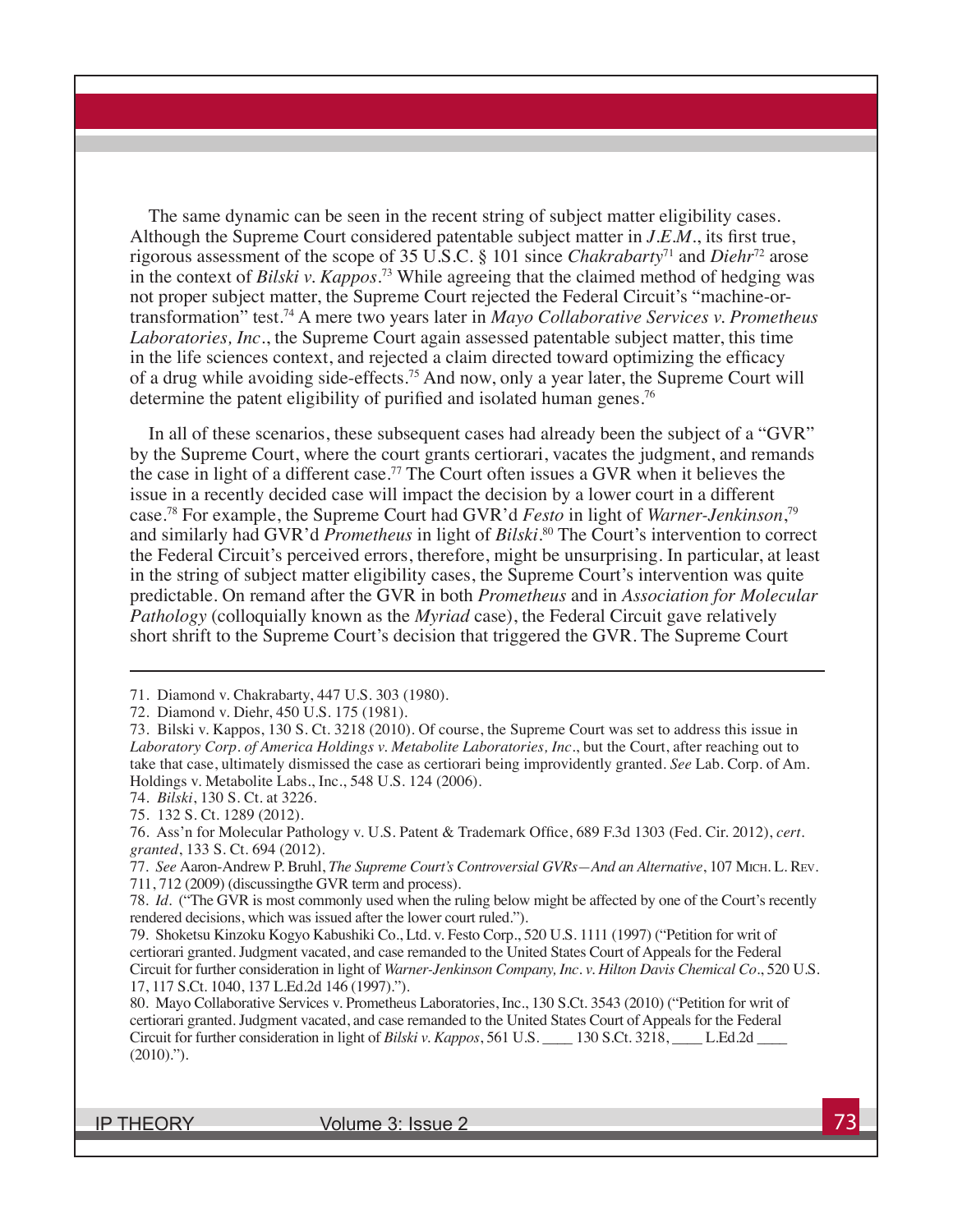may have reacted to the failure of the Federal Circuit to truly wrestle with the impact of its *Prometheus* decision as a sign that it needed to intercede to correct the Federal Circuit's handling of the case, even if ultimately it agrees with the Federal Circuit on the merits.

The "bookends" concept of cases may extend beyond review of Federal Circuit decisions. The Supreme Court has now taken a cluster of cases relating to first-sale/ exhaustion doctrine. It recently evaluated patent exhaustion in *Quanta Computer, Inc. v. LG Electronics, Inc.*<sup>81</sup> In the October 2012 Term, the Court reviewed copyright exhaustion, adopting an international exhaustion regime,<sup>82</sup> and is set to review patent exhaustion as it relates to self-replicating technologies.<sup>83</sup>

3. Concerns with the Federal Circuit as a Specialized Court

Another possible explanation for the Supreme Court's recent intervention into patent law may relate less to law and more to the institutional design of the patent system. Specifically, the Supreme Court may be concerned about potential biases developing in the semi-specialized Federal Circuit. The Federal Circuit was created as an experiment in specialization.84 Even at the time of its creation, however, there were concerns that a specialized court could result in "substantively inferior law," could "take patents out of the mainstream of legal thought," and could "expose the court to a one-sided view of the issues."85 The Supreme Court appears to find some salience in those concerns in deciding to review the Federal Circuit.

The rhetoric in the more recent Supreme Court cases is in sharp contrast to some of its decisions earlier in the existence of the Federal Circuit, where it noted the Federal Circuit's expertise favorably and deferentially. For example, in *Warner-Jenkinson*, twice the Supreme Court spoke of deference to the Federal Circuit:

<sup>81. 553</sup> U.S. 617 (2008).

<sup>82.</sup> Monsanto Co. v. Bowman, 657 F.3d 1341 (Fed. Cir. 2011), *cert. granted*, 133 S. Ct. 420 (2012). 83. Kirtsaeng v. John Wiley & Sons, Inc., \_\_\_\_ S.Ct. \_\_\_\_, 2013 WL 1104736 (U.S. March 19, 2013). The Court, in a 6-3 decision, determined that the first-sale doctrine applies to articles lawfully made and purchased overseas. Interestingly, the Supreme Court had already agreed to review the same issue in *Costco Wholesale Corp. v. Omega, S.A.*, but the Court split 4-4 on the issue, with Justice Kagan recused. *See* 131 S. Ct. 565 (2010) (mem.), aff'g by an equally divided court 541 F.3d 982 (9th Cir. 2008). Yet the decision here was 6-3, meaning that one of the justices changed his or her views. It remains to be seen whether the Supreme Court will grant certiorari, vacate the judgment, and remand a case dealing with international patent exhaustion in light of *Kirtsaeng*. *See* Ninestar Technology Co., Ltd. v. International Trade Com'n, 667 F.3d 1373 (Fed. Cir. 2012).

<sup>84.</sup> Rochelle Cooper Dreyfuss, *The Federal Circuit: A Case Study in Specialized Courts*, 64 NYU L. Rev. 1, 3 (1989) [hereinafter Dreyfuss, *Case Study*] (noting Congress's "sustained experiment in specialization"); *see also* Rochelle Cooper Dreyfuss, *The Federal Circuit: A Continuing Experiment in Specialization*, 54 Case W. Res. L. Rev. 769 (2004).

<sup>85.</sup> Dreyfuss, *Case Study*, *supra* note 71, at 25.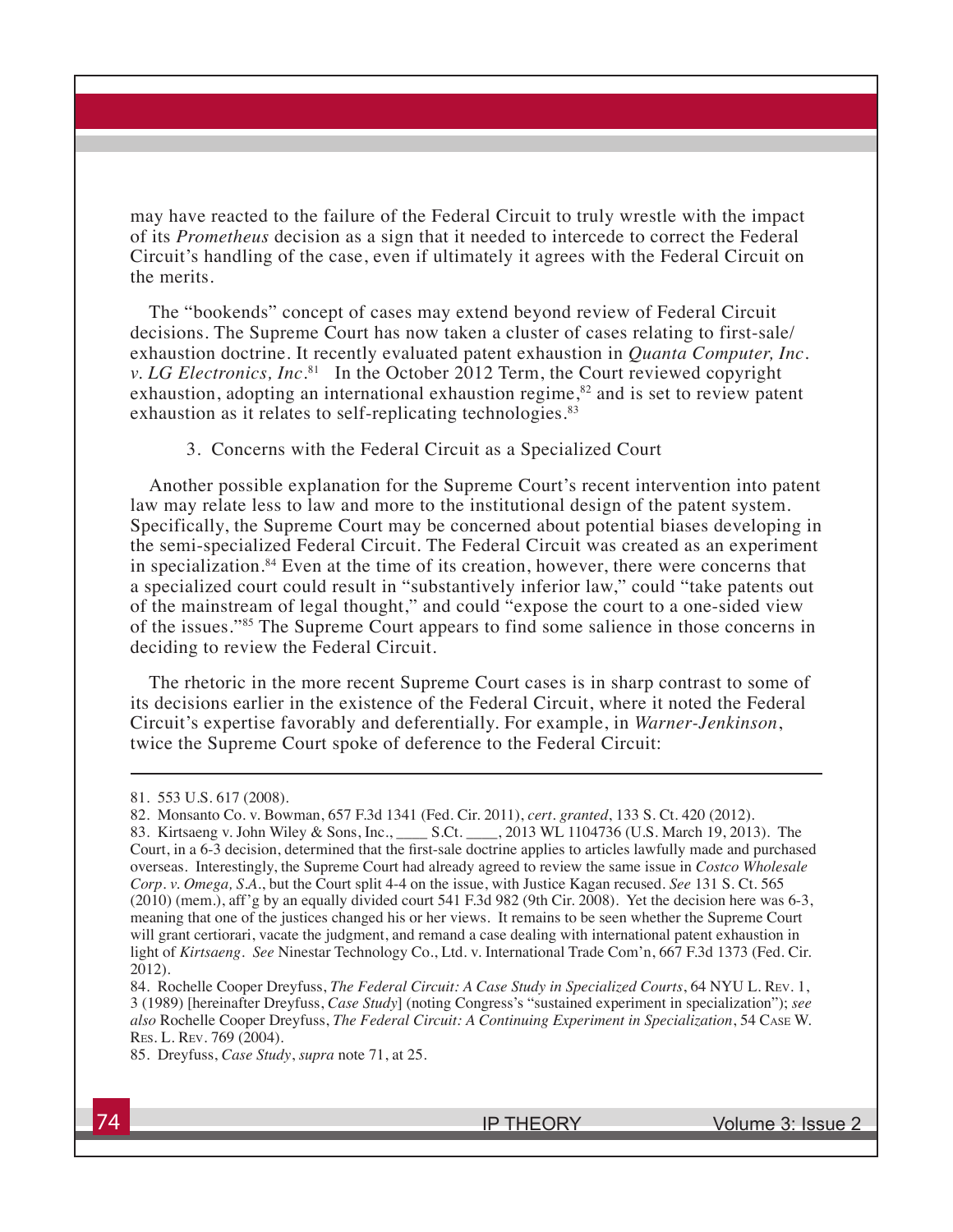- "We leave it to the Federal Circuit how best to implement procedural improvements to promote certainty, consistency, and reviewability to this area of the law."86
- "[W]e see no purpose in going further and micromanaging the Federal Circuit's particular word choice for analyzing equivalence. We expect that the Federal Circuit will refine the formulation of the test for equivalence in the orderly course of case-by-case determinations, and we leave such refinement to that court's *sound judgment* in this area of its *special expertise*."87

Such language of deference would soon disappear from the Supreme Court's rhetoric. The change in tone can be seen most dramatically through the juxtaposition of the language in *Warner-Jenkinson* with that of *Festo*, where the Supreme Court chastised the Federal Circuit for "ignor[ing] the guidance of *Warner-Jenkinson*."88

The Supreme Court's institutional concern with the Federal Circuit became more transparent in subsequent cases. In *Holmes Group*, 89 Justice Stevens remarked:

Necessarily . . . other circuits will have some role to play in the development of this area of the law. An occasional conflict in decisions may be useful in identifying questions that merit this Court's attention. Moreover, occasional decisions by courts with broader jurisdiction will provide an antidote to the risk that the specialized court may develop an institutional bias.90

Justice Breyer made his similar concerns transparent in his dissent from dismissing *Metabolite*: "[A] decision from this generalist Court could contribute to the important ongoing debate, among both specialists and generalists, as to whether the patent system, as currently administered and enforced, adequately reflects the 'careful balance' that 'the federal patent laws . . . embod[y].'"91 Thus, at a broader level, the Supreme Court, or at least a few justices of the Court, have concerns with the specialized nature of the Federal Circuit's jurisdiction and view the Court's intervention as necessary to combat some of the downsides to such an appellate structure.

<sup>86.</sup> Warner-Jenkinson Co. v. Hilton Davis Chem. Co., 520 U.S. 17, 39 n.8 (1997).

<sup>87.</sup> *Id.* at 40 (emphases added).

<sup>88.</sup> Festo Corp. v. Shoketsu Kinzoku Kogyo Kabushiki Co., 535 U.S. 722, 739 (2002).

<sup>89.</sup> *Holmes Group* was overruled by the America Invents Act. *See supra* note 32.

<sup>90.</sup> Holmes Grp., Inc. v. Vornado Air Circulation Sys., Inc., 535 U.S. 826, 839 (2002) (Stevens, J., concurring in part and concurring in the judgment).

<sup>91.</sup> Lab. Corp. of Am. Holdings v. Metabolite Labs., Inc., 548 U.S. 124, 138 (2006) (Breyer, J., dissenting) (second and third alterations in original) (quoting Bonito Boats, Inc. v. Thunder Craft Boats, Inc., 489 U.S. 141 (1989)).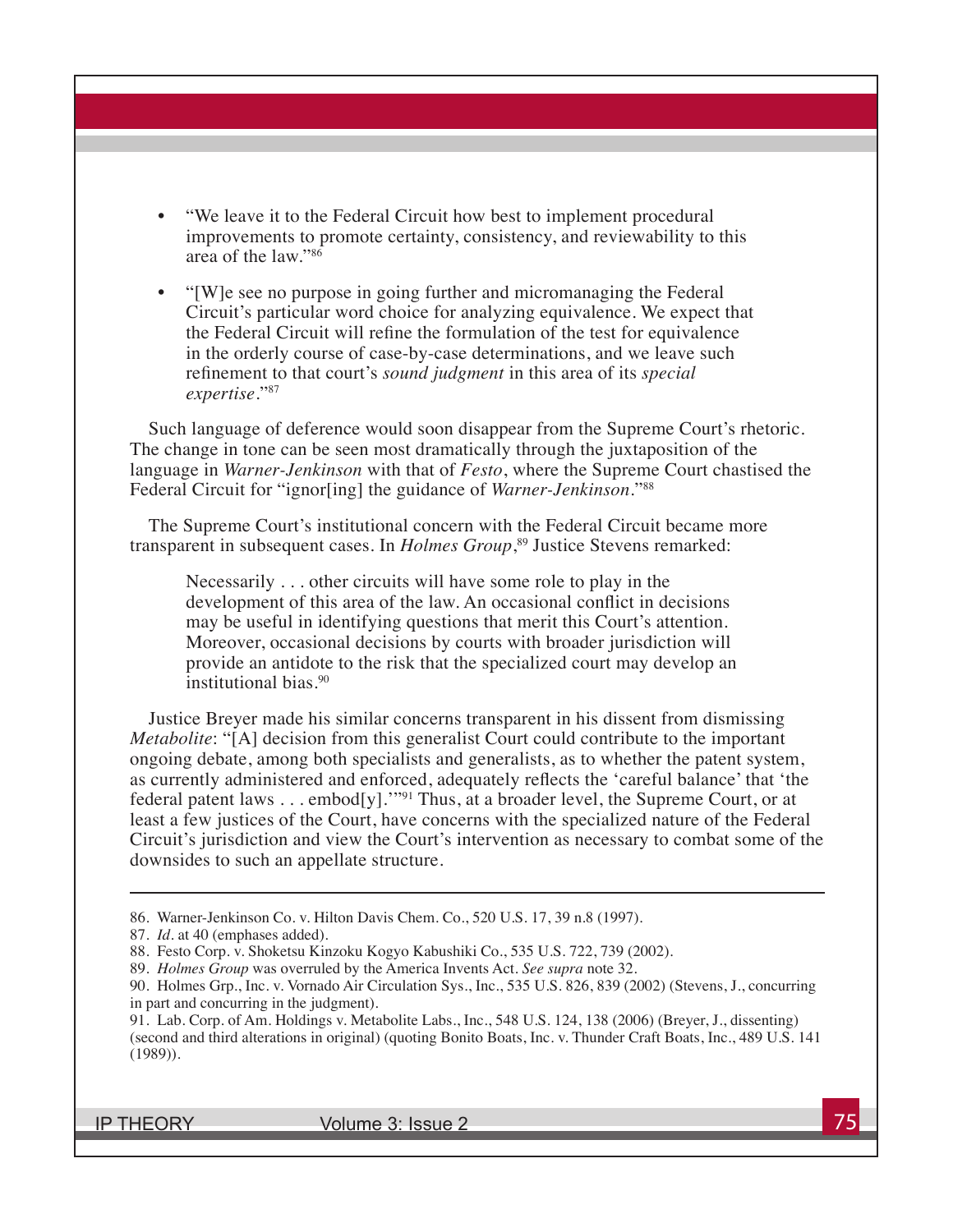One colorable explanation for the Supreme Court's activity is that the Court has acted to combat the Federal Circuit's pro-patent bias. This view of the Supreme Court, however, is incomplete and ultimately unpersuasive. Undisputedly, some of the Court's decisions have can be seen as hostile to patents. *eBay*'s rejection of near automatic permanent injunctions for patent infringement, for example, has reduced the value and power of patents to some extent. By making challenges to patent validity easier, *MedImmune* also arguably has reduced the value of patents. By raising the standard of non-obviousness, *KSR International Co. v. Teleflex Inc.* arguably has made obtaining patent protection more difficult and potentially more costly.92 *Quanta*'s expansion of exhaustion doctrine arguably reduces the value of patents and complicates licensing strategies.

Nevertheless, the Supreme Court has been pro-patent in a number of its decisions. In *Microsoft Corp. v. i4i Ltd. Partnership*, the Court preserved the "clear and convincing" standard for invalidating patent claims in litigation, closing the door it had cracked open in *KSR*. In *Warner-Jenkinson*, it rejected the petitioner's call to eliminate the doctrine of equivalents in its entirety, and in *Festo*, it rejected one of the Federal Circuit's efforts to kill the doctrine by a thousand cuts. In *Global-Tech*, it embraced a broadening of the knowledge standard for inducing infringement by rejecting a requirement that an infringer have actual, direct knowledge of the relevant patent in order to be liable. It is an oversimplification, therefore, to simply state the Supreme Court has reacted to potential bias at the Federal Circuit in an entirely anti-patent way.

4. Rejection of Federal Circuit Bright-Line Rules

The Supreme Court may be reacting to a different dynamic at the Federal Circuit. Rather than reacting to a perceived pro-patent bias at the Federal Circuit, the Court may be concerned with the Federal Circuit's trend towards formalistic, bright-line rules.93 Many of the Federal Circuit's efforts at certainty have come at the *expense* of patent owners, belying any pro-patentee bias at the Federal Circuit. The most obvious, anti-patentee rule advanced by the Federal Circuit was, of course, the absolute bar for prosecution history estoppel as articulated in the court's en banc decision in *Festo*. The Federal Circuit's written description jurisprudence is also anti-patentee, as it creates a preference for narrow claims over broad, generic ones, potentially even if the patentee has enabled the full scope of those claims.<sup>94</sup> The court has demonstrated, perhaps unintentionally, a preference for patents of relatively narrow literal and equivalent scope.

<sup>92. 550</sup> U.S. 398 (2006).

<sup>93.</sup> *See generally* Holbrook, *supra* note 2; John R. Thomas, *Formalism at the Federal Circuit*, 52 Am. U. L. Rev. 771 (2003).

<sup>94.</sup> *See* Ariad Pharm., Inc. v. Eli Lilly & Co., 598 F.3d 1336 (Fed. Cir. 2010) (en banc); *see also* Timothy R. Holbrook, Patents, Presumptions, and Public Notice, 86 IND. L.J. 779, 803 (2011) (noting Federal Circuit's disclosure jurisprudence has created a bias against patents).